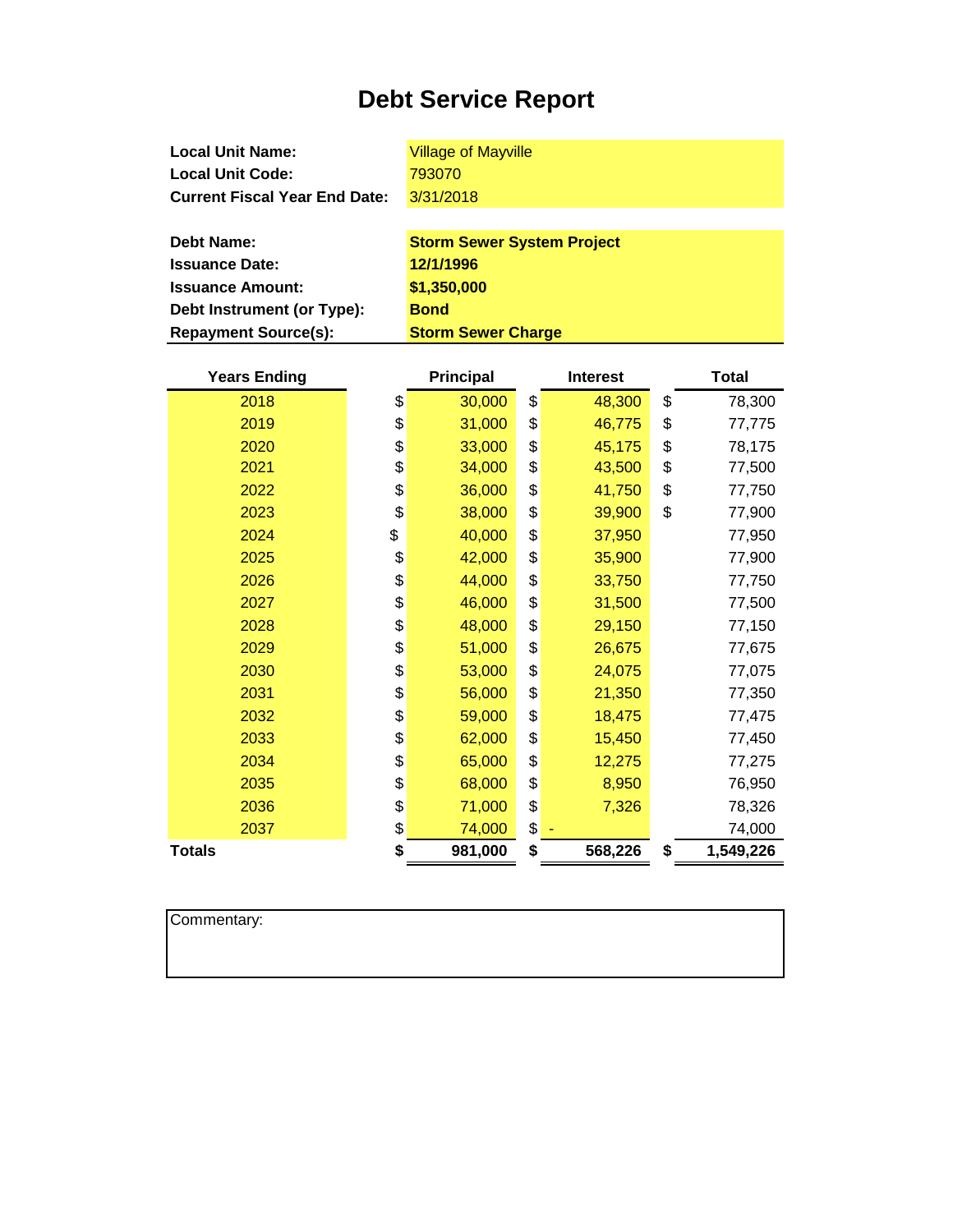| <b>Local Unit Name:</b>              | <b>Village of Mayville</b> |                 |       |
|--------------------------------------|----------------------------|-----------------|-------|
| Local Unit Code:                     | 793070                     |                 |       |
| <b>Current Fiscal Year End Date:</b> | 3/31/2018                  |                 |       |
|                                      |                            |                 |       |
| Debt Name:                           | <b>Fire Truck Note</b>     |                 |       |
| <b>Issuance Date:</b>                | 6/16/2015                  |                 |       |
| <b>Issuance Amount:</b>              | \$19,347                   |                 |       |
| Debt Instrument (or Type):           | Loan                       |                 |       |
| <b>Repayment Source(s):</b>          | <b>Fire Dept Revenue</b>   |                 |       |
|                                      |                            |                 |       |
| <b>Years Ending</b>                  | <b>Principal</b>           | <b>Interest</b> | Total |

| <b>rears</b> Ending | <b>Principal</b> |        | merest |      | ι οται |
|---------------------|------------------|--------|--------|------|--------|
| 2018                | \$<br>4.500      | ጥ<br>J | 253    | ۰D   | 4.753  |
| 2019                | \$<br>1.847      | ሖ<br>J | w      | ۰D   | 1,920  |
| <b>Totals</b>       | 6,347            |        | 326    | - 11 | 6,673  |
|                     |                  |        |        |      |        |

| Commentary: |  |  |  |
|-------------|--|--|--|
|             |  |  |  |
|             |  |  |  |

# **Debt Service Report**

| <b>Local Unit Name:</b>              | <b>Village of Mayville</b> |
|--------------------------------------|----------------------------|
| <b>Local Unit Code:</b>              | 793070                     |
| <b>Current Fiscal Year End Date:</b> | 3/31/2018                  |
|                                      |                            |

| <b>Debt Name:</b>           | <b>Land Contract Installment Purchase</b> |
|-----------------------------|-------------------------------------------|
| <b>Issuance Date:</b>       | 10/31/2008                                |
| <b>Issuance Amount:</b>     | \$67,900                                  |
| Debt Instrument (or Type):  | <b>Mortgage</b>                           |
| <b>Repayment Source(s):</b> | <b>Property Tax Revenue</b>               |
|                             |                                           |

| <b>Years Ending</b> |    | <b>Principal</b> |    | <b>Interest</b> | Total       |
|---------------------|----|------------------|----|-----------------|-------------|
| 2018                | \$ | 5.853            | \$ | 175             | \$<br>6,028 |
| 2019                | \$ | 1.176            | \$ | 6               | \$<br>1.182 |
| Totals              | 5  | 7.029            | S  | 181             | 7.210       |

| Commentary: |  |  |  |
|-------------|--|--|--|
|             |  |  |  |
|             |  |  |  |
|             |  |  |  |
|             |  |  |  |
|             |  |  |  |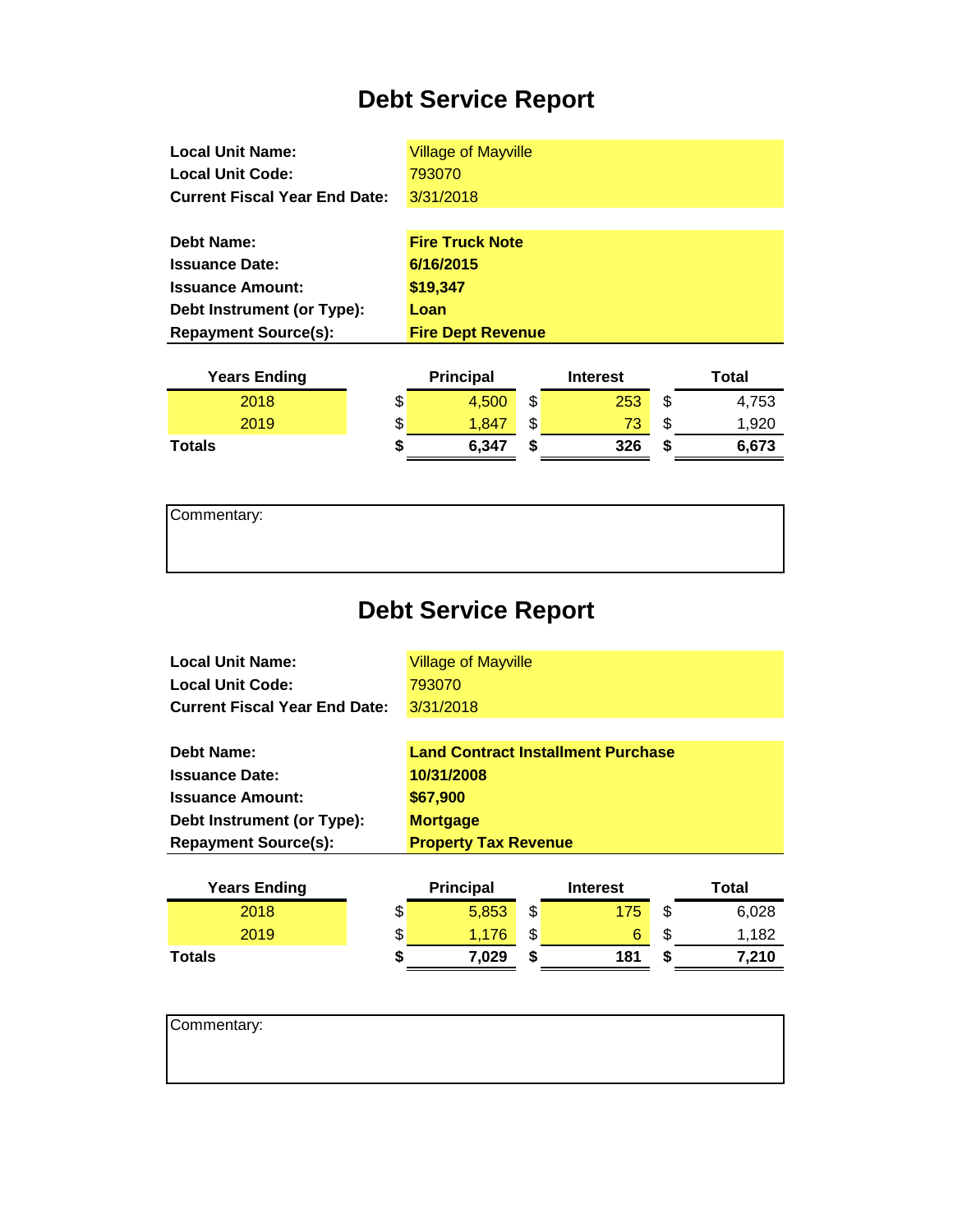**Local Unit Name: Local Unit Code: Current Fiscal Year End Date:** Village of Mayville 3/31/2018

| <b>Debt Name:</b>           | <b>2007 Capital Improvement Bonds</b> |
|-----------------------------|---------------------------------------|
| <b>Issuance Date:</b>       | 8/7/2007                              |
| <b>Issuance Amount:</b>     | \$1,712,000                           |
| Debt Instrument (or Type):  | <b>Bond</b>                           |
| <b>Repayment Source(s):</b> | <b>Water Fee Revenue</b>              |

| <b>Years Ending</b> | Principal |           | <b>Interest</b> |    | <b>Total</b>   |  |
|---------------------|-----------|-----------|-----------------|----|----------------|--|
| 2018                | \$        | 25,000    | \$<br>60,797    | \$ | 85,797         |  |
| 2019                | \$        | 26,000    | \$<br>59,713    | \$ | 85,713         |  |
| 2020                | \$        | 27,000    | \$<br>58,586    | \$ | 85,586         |  |
| 2021                | \$        | 28,000    | \$<br>57,417    | \$ | 85,417         |  |
| 2022                | \$        | 29,000    | \$<br>56,206    | \$ | 85,206         |  |
| 2023                | \$        | 30,000    | \$<br>54,953    | \$ | 84,953         |  |
| 2024                | \$        | 32,000    | \$<br>53,636    | \$ | 85,636         |  |
| 2025                | \$        | 33,000    | \$<br>52,254    | \$ | 85,254         |  |
| 2026                | \$        | 34,000    | \$<br>50,830    | \$ | 84,830         |  |
| 2027                | \$        | 36,000    | \$<br>49,343    | \$ | 85,343         |  |
| 2028                | \$        | 37,000    | \$<br>47,792    | \$ | 84,792         |  |
| 2029                | \$        | 39,000    | \$<br>46,177    | \$ | 85,177         |  |
| 2030                | \$        | 41,000    | \$<br>44,477    | \$ | 85,477         |  |
| 2031                | \$        | 42,000    | \$<br>42,713    | \$ | 84,713         |  |
| 2032                | \$        | 44,000    | \$<br>40,885    | \$ | 84,885         |  |
| 2033                | \$        | 46,000    | \$<br>38,973    | \$ | 84,973         |  |
| 2034                | \$        | 48,000    | \$<br>36,976    | \$ | 84,976         |  |
| 2035                | \$        | 50,000    | \$<br>34,893    | \$ | 84,893         |  |
| 2036                | \$        | 52,000    | \$<br>32,725    | \$ | 84,725         |  |
| 2037                | \$        | 54,000    | \$<br>30,473    | \$ | 84,473         |  |
| 2038                | \$        | 57,000    | \$<br>28,114    | \$ | 85,114         |  |
| 2039                | \$        | 59,000    | \$<br>25,649    | \$ | 84,649         |  |
| 2040                | \$        | 62,000    | \$<br>23,078    | \$ | 85,078         |  |
| 2041                | \$        | 64,000    | \$<br>20,400    | \$ | 84,400         |  |
| 2042                | \$        | 67,000    | \$<br>17,616    | \$ | 84,616         |  |
| 2043                | \$        | 70,000    | \$<br>14,705    | \$ | 84,705         |  |
| 2044                | \$        | 73,000    | \$<br>11,667    | \$ | 84,667         |  |
| 2045                | \$        | 76,000    | \$<br>8,501     | \$ | 84,501         |  |
| 2046                | \$        | 79,000    | \$<br>5,207     | \$ | 84,207         |  |
| 2047                | \$        | 83,000    | \$<br>1,764     | \$ | 84,764         |  |
| <b>Totals</b>       | \$        | 1,443,000 | \$<br>1,106,520 | #  | \$2,549,520.00 |  |